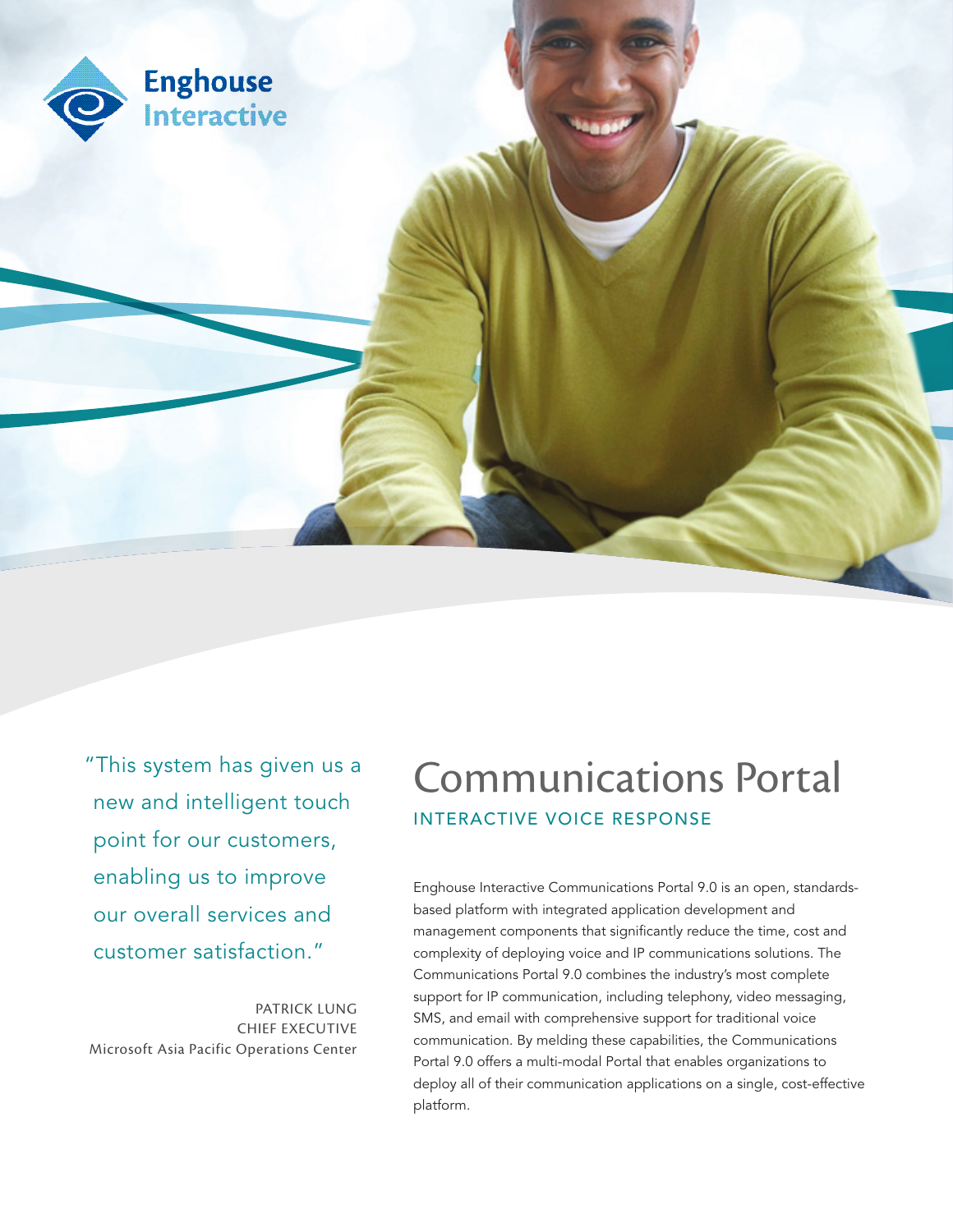

# The Communications Portal Empowers:

- • Voice self-service solutions, such as interactive voice response (IVR), interactive voice and video response (IVVR), outbound dialing, and speech-enabled self-service systems
- SMS, email, standards-based voice mail
- Contact center solutions, including outbound dialing, intelligent routing applications and screen pop applications
- · Unified communications solutions, including standards-based voice-mail systems and applications that combine traditional voice, IP telephony, video messaging, SMS, email, and fax communication

Enghouse Interactive Communication Portal provides significant value to enterprises, service providers, value added resellers, and systems integrators alike.

#### Benefits

- Comprehensive support for industry standards enables organizations to leverage prior investments in hardware, software and solution development, while providing a smooth migration path to the emerging standards and technologies that will be required in the future
- Superior performance the Communications Portal has handled billions of transactions for our customers in the most demanding of environments
- Industry leading ease-of-use and unmatched flexibility
- Reduced development time and faster time-to-market developers can create voice solutions 50% faster than they can with other graphical development tools
- Outstanding price/performance compared to proprietary IVR systems and other standards-based voice platforms
- The industry's broadest support for industry standards, such as VoiceXML, CCXML, MRCP, SIP, and Web services, ensures that solutions are compatible with a wide array of IT environments, including Web and service oriented architectures (SOA)
- Powerful management tools for easily configuring, monitoring and managing largescale deployments

#### **Components**

- Enghouse Interactive Studio: A graphical application development environment that reduces development time by 50% or more
- Enghouse Interactive Communications Server: A highly scalable, reliable and fault tolerant VoiceXML gateway and run-time environment for deploying Enghouse Interactive voice solutions and voiceXML applications
- Enghouse Interactive Console: A graphical interface that provides a single point of control for administering large-scale or distributed voice solution installation
- Enghouse Interactive Domain Server: A dynamic license management utility that ensures the continuous availability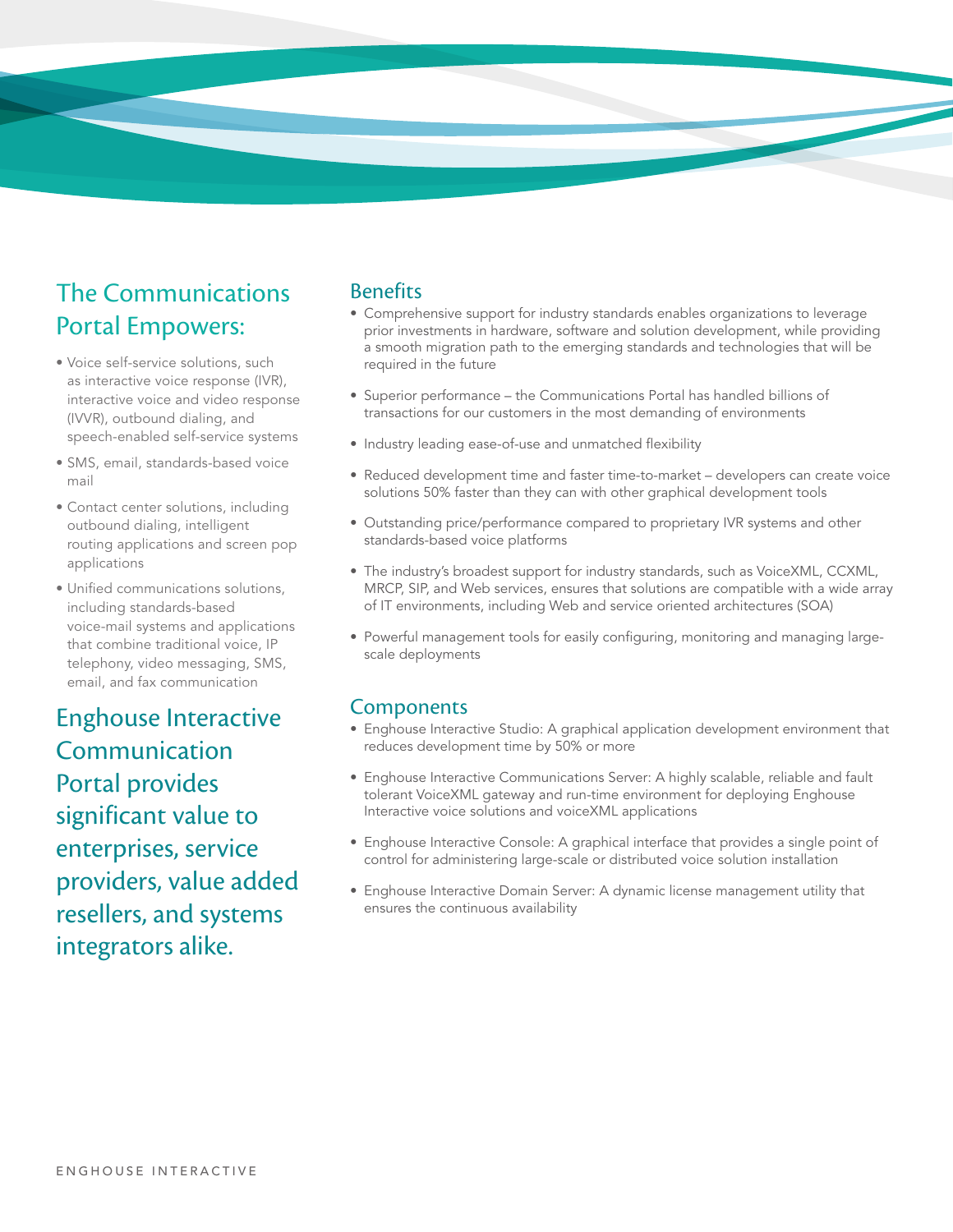# The Technology

# VoIP/IPTelephony Capabilities

- Answer, place and transfer calls; play menus and execute options; call bridging; IP telephony; secure calls, call monitoring and recording; media streaming allows voice data to be transferred from Internet-based sources to telephony hardware
- Standards supported: SIP, RTP, SRTP, TLS, Dialogic Host Media Processing 3.0, CCXML 1.0

# PSTN Telephony Capabilities

- Answer, place and transfer calls; play menus and execute options; call bridging; call progress analysis; conferencing; IP telephony; call monitoring and recording; media streaming allows voice data to be transferred from Internet-based sources to telephony hardware
- Standards supported: T1, E1, SS7, USSD, Analog, Station Channels, ISDN (BRI/PRI), QSIG, DPNSS, R2, CCXML, Dialogic Global Call 4.2, Dialogic Host Media Processing (HMP) 3.0, MP3, Dialogic SR 6.0 PCI for Windows, SMS (GSM MAP)

# Speech

- Simple configuration interface allows for rapid deployment of solutions using speech recognition, text-to-speech and speaker verification technologies
- Standards supported: MRCP 2.0, VoiceXML 2.0, 2.1, Speech Recognition products supported: Nuance 9.0, 10.0, Loquendo 7.0, teliSpeech 2.0
- Text-to-speech products supported: Nuance Volcalizer 5.0, 6.0, Nuance RealSpeak 4.5

# Database

- Connect to database sources to read, store and update information
- • Wizard is available to non-technical personnel for rapid definition of SQL statements. The wizard supports all major SQL commands including Joins, Sub queries and Stored procedures
- Standards supported: ODBC, SQL, Native integration with Oracle

# VoiceXML

- • VoiceXML gateway, embedded VoiceXML browser for executing VoiceXML scripts anywhere within an Enghouse Interactive based solution, multi-level VoiceXML application logging
- Standards supported: VoiceXML 2.1, 2.0

# Call Control XML (CCXML)

- • CCXML interpreter embedded in the Communications Portal executes CCXML scripts that provide call management, event processing and conferencing capabilities
- Standards supported: CCXML 1.0

# Web Services

- Interact with any provided Web service within. Act as a Web service provider that external applications can use to load and start scripts, and notify channels
- Standards supported: XML, SOAP, WSDL

#### Web

- Create Web pages with dynamic information from databases or other data sources; read Web pages and store information or speak it to a caller; create Web-based agent desktop and screen pops; convert Web audio files to ADPCM or vice versa
- Standards supported: HTTP, XML, HTML, DHTML, ISAPI